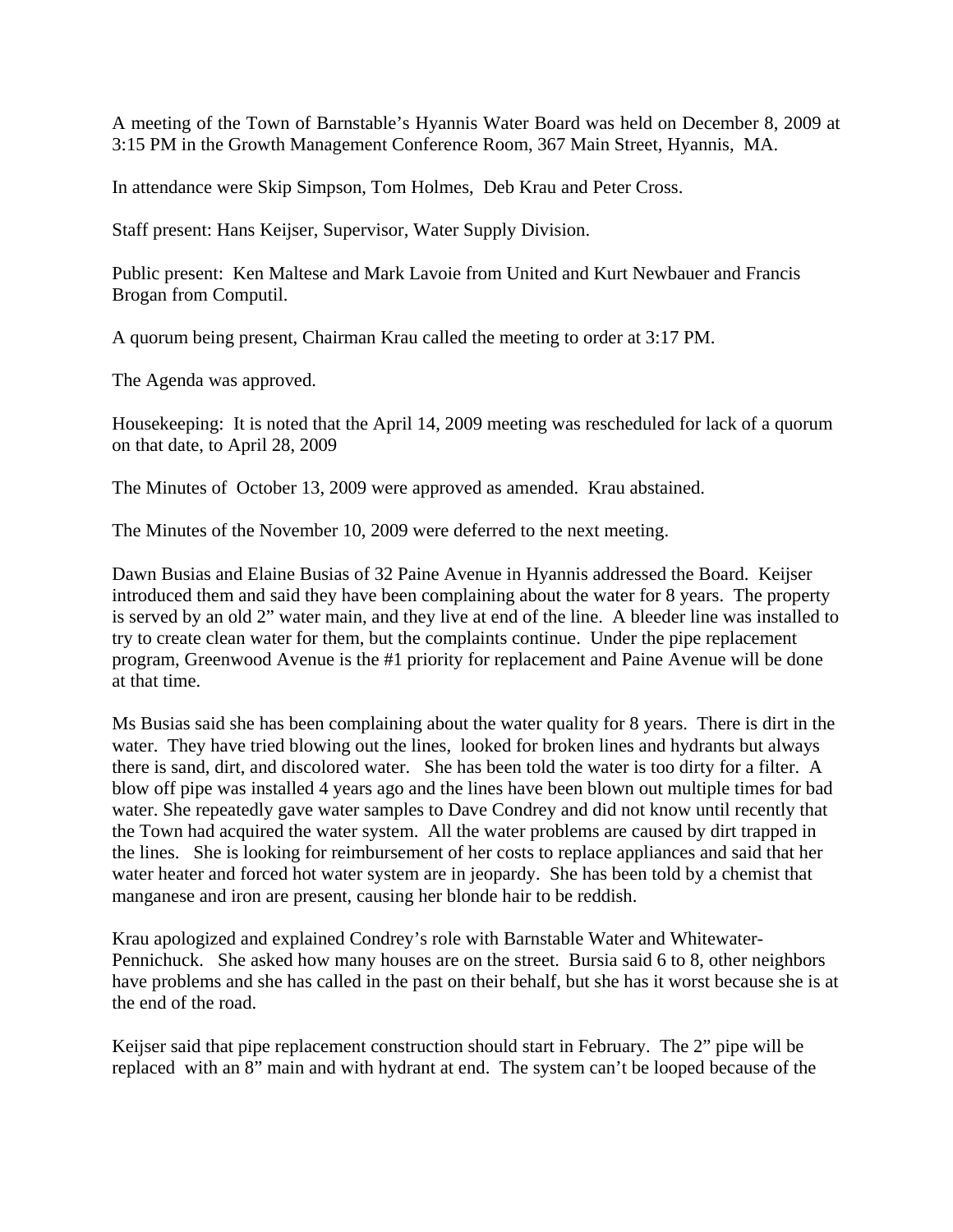dead end. Keijser is preparing a report with a request for reimbursement of the plumber's fees and replacement of the toilet.

Cross said that we will find an equitable solution. Simpson said that the Board will take a proactive position. Keijser said there are no other water quality issues on that street. Cross suggested he look for a leak, it could be an immediate solution for what is introducing sand and dirt into her system. He said to backtrack the connection from her house.

Keijser will test for leak detection and email the results to the Board. He will see that a water cooler is delivered and no water charges will be billed for the foreseeable future. The Board asked if there are any other complaints and instructed Keijser to be proactive and talk to all neighbors, to knock on doors.

Keijser will draft a letter outlining what is being investigated and when the pipe will be replaced and the best approach on repairs, as well as offering bottled water and no water charges.

Operations Report: Ken Maltese introduced Mark Lavoie, the new project manager, who has taken over Maltese's role. The collection initiative is underway with some shutoffs for obviously vacant houses.

Krau advised that the Board wants a meeting before billing system changes are made and that the Board is interested in any comments from Computil and United.

Financial Report: Maltese said that the billed revenues for November is incorrect, it will be clarified in future reports. Simpson noted that 10% more water has been pumped but billings are not that much more – what would explain that? Answer – a short billing cycle.

Krau asked - Why is half of the billing receivable over 120 days old. Maltese said they just started collections in November. Why is it growing? Answer - Some people are reporting that they have never paid a bill. Also, the list is for all accounts over 120, it does not distinguish how much it is over. Shut off notices are going out to all accounts over \$1000 and in January they are going out to all accounts over \$750. It will take 4 months to go after the 111 customers in that group, based on a rate of 25 notices per month.

A suggestion was made to send a bill stuffer reminder to those approaching shut off with no tracking necessary. In the 120+ days and over category there are about 700 accounts. Maltese will work up a draft, run it by United's Legal staff and target to send out the notice starting December  $28<sup>th</sup>$ .

A Motion was made and seconded to enact the reminder notice.

## VOTE: Unanimous

Krau asked Maltese - what is a detached customer? It is an account that is closed. United found Whitewater accounts in the arrears table but not tied to a customer or premises. There are 151 total customers that were converted but never billed. There are 136 corresponding entries in the